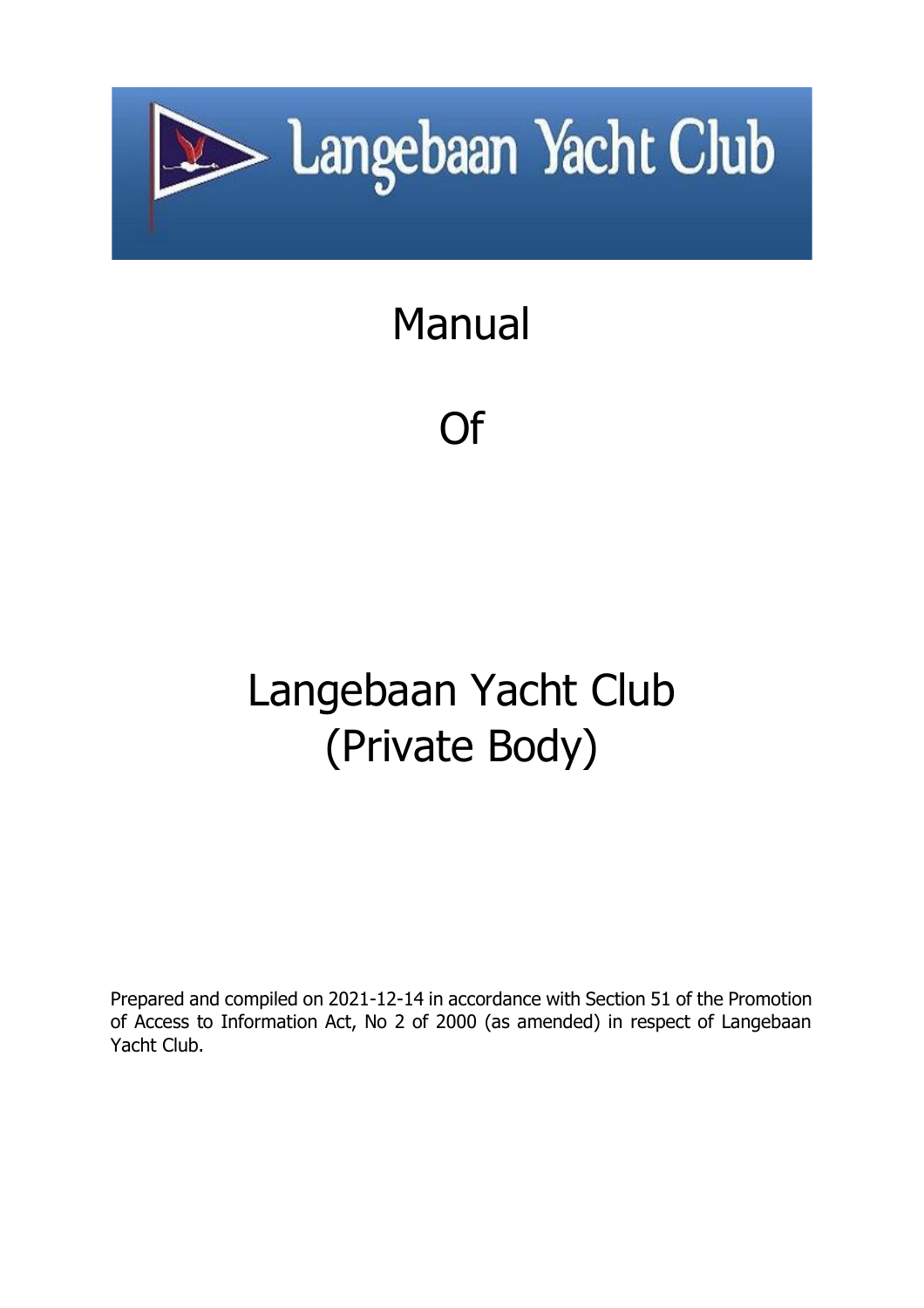# **Registration number: N/A**

# **Update: 2021-12-14**

| Table of Contents |  |
|-------------------|--|
|                   |  |
|                   |  |
|                   |  |
|                   |  |
|                   |  |
|                   |  |
|                   |  |
|                   |  |
|                   |  |
|                   |  |
|                   |  |
|                   |  |
|                   |  |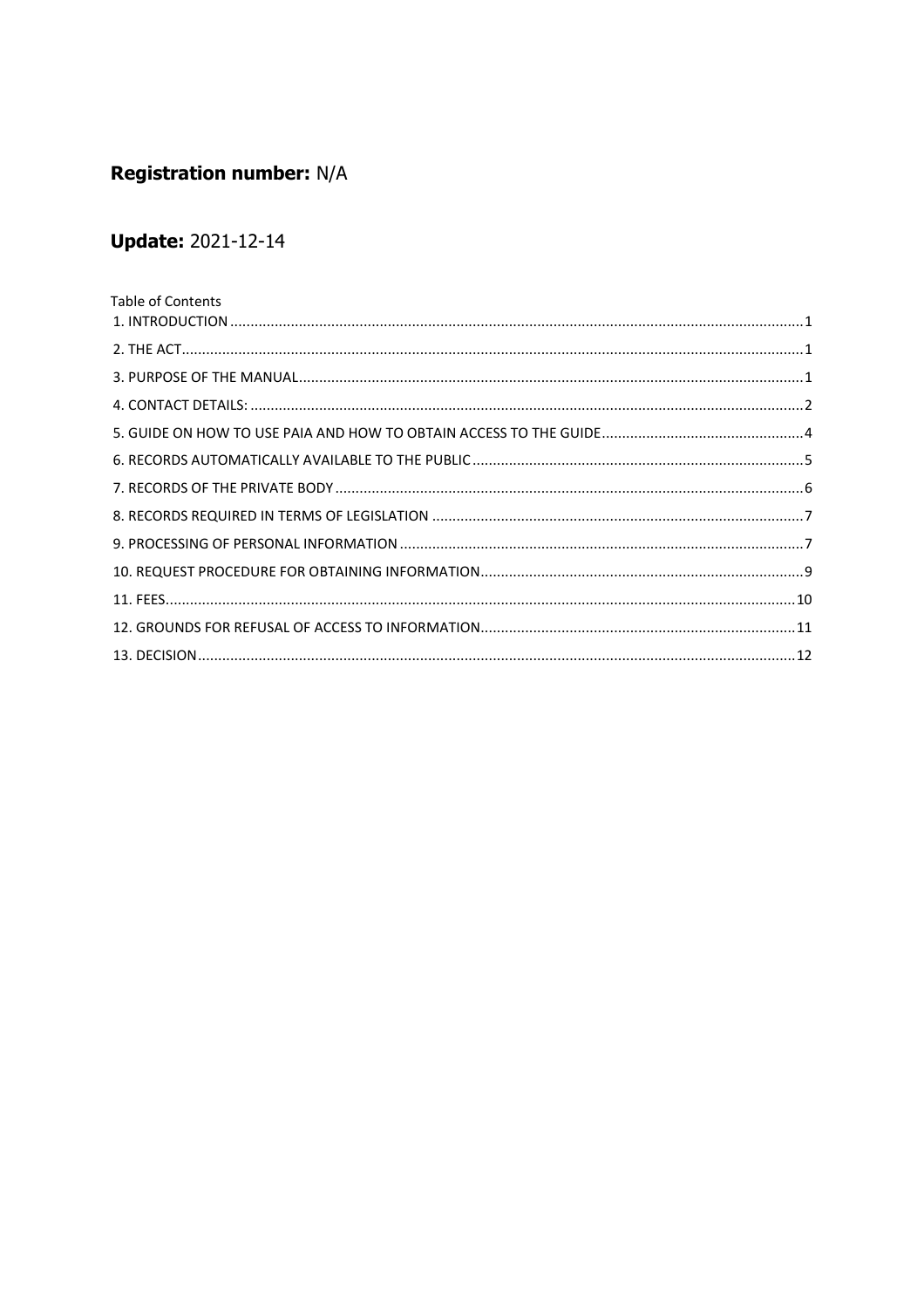# <span id="page-2-0"></span>**1. INTRODUCTION**

Langebaan Yacht Club, conducts business as a private Sport & Recreation facility. We are an industry expert, ready to assist our members in Boating, Sailing, Kayaking, Angling and general social activities.

# <span id="page-2-1"></span>**2. THE ACT**

The Promotion of Access to Information Act, No 2 of 2000 ("The Act") was enacted on 3 February 2000, giving effect to the right of access to any information held by Government, as well as any information held by another person who is required for the exercising or protection of any rights. This right is entrenched in the Bill of Rights in the Constitution of South Africa. Where a request is made in terms of The Act, the body to which the request is made is not obliged to release the information, except where The Act expressly provides that the information may or must be released. The Act sets out the requisite procedural issues attached to such request.

# <span id="page-2-2"></span>**3. PURPOSE OF THE MANUAL**

# **In order to promote effective governance of private bodies, it is necessary to ensure that everyone is empowered and educated to understand their rights in terms of The Act in order for them to exercise their rights in relation to public and private bodies.**

Section 9 of The Act, however, recognizes that such right to access to information cannot be unlimited and should be subject to justifiable limitations, including, but not limited to:

- Limitations aimed at the reasonable protection of privacy;
- Commercial confidentiality; and
- Effective, efficient and good governance

And in a manner that balances that right with any other rights, including such rights contained in the Bill of Rights in the Constitution.

Wherever reference is made to "Private Body" in this manual, it will refer to Langebaan Yacht Club.

This PAIA Manual assist you to-

3.1 check the categories of records held by Langebaan Yacht Club which are available without a person having to submit a formal PAIA request;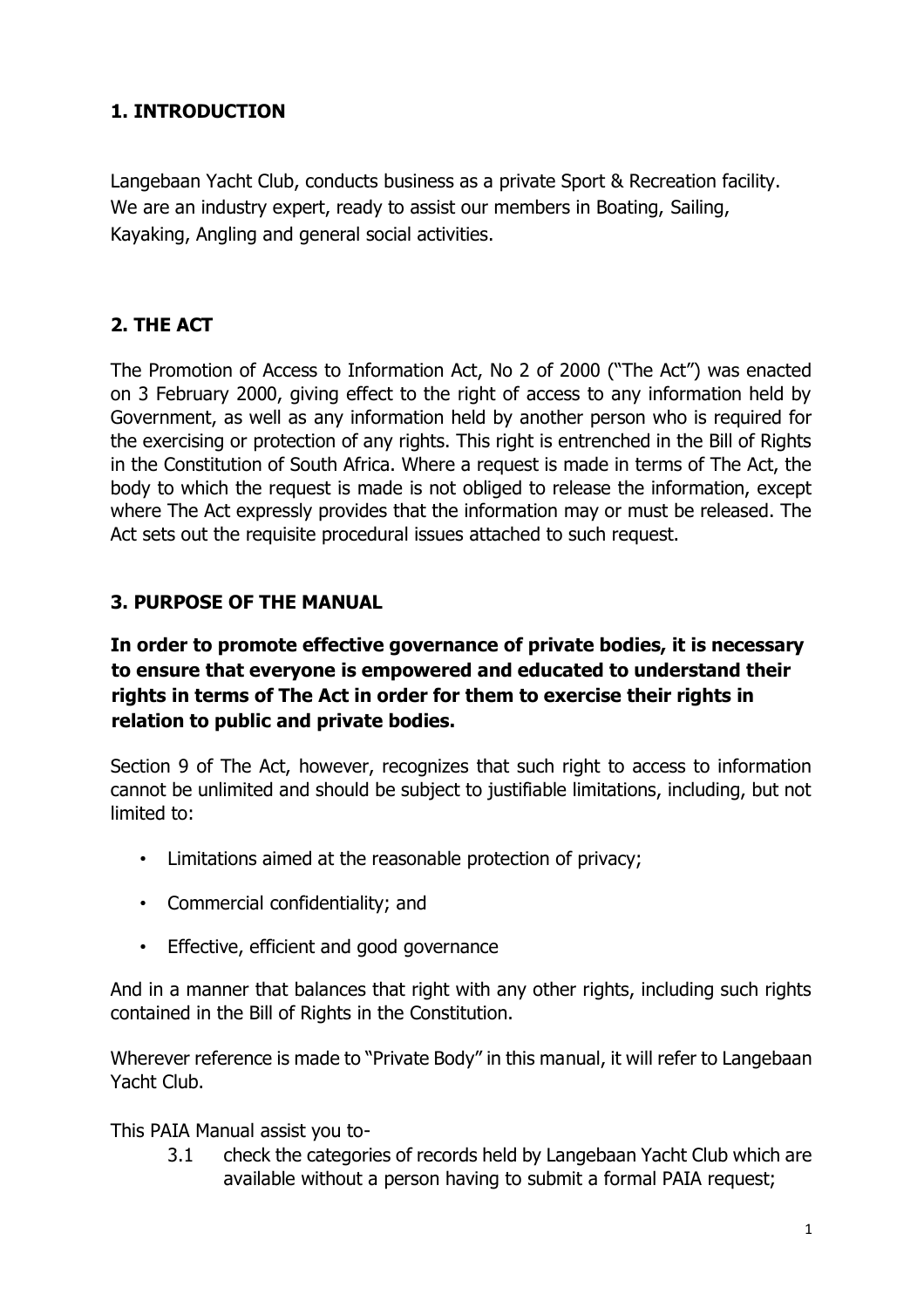- 3.2 have a sufficient understanding of how to make a request for access to a record of Langebaan Yacht Club, by providing a description of the subjects on which Langebaan Yacht Club holds records and the categories of records held on each subject;
- 3.3 know the description of the records of Langebaan Yacht Club which are available in accordance with any other legislation;
- 3.4 access all the relevant contact details of the Information Officer and Deputy Information Officer who will assist you with the records you intend to access;
- 3.5 know the description of the guide on how to use PAIA, as updated by the Regulator and how to obtain access to it;
- 3.6 know if Langebaan Yacht Club will process personal information, the purpose of processing of personal information and the description of the categories of data subjects and of the information or categories of information relating thereto;
- 3.7 know the description of the categories of data subjects and of the information or categories of information relating thereto;
- 3.8 know the recipients or categories of recipients to whom the personal information may be supplied;
- 3.9 know if Langebaan Yacht Club has planned to transfer or process personal information outside the Republic of South Africa and the recipients or categories of recipients to whom the personal information may be supplied; and
- 3.10 know whether Langebaan Yacht Club has appropriate security measures to ensure the confidentiality, integrity and availability of the personal information which is to be processed.

# <span id="page-3-0"></span>**4. CONTACT DETAILS:**

Information Officer: Anamarie Kotze Postal Address: PO Box 72 Langebaan 7357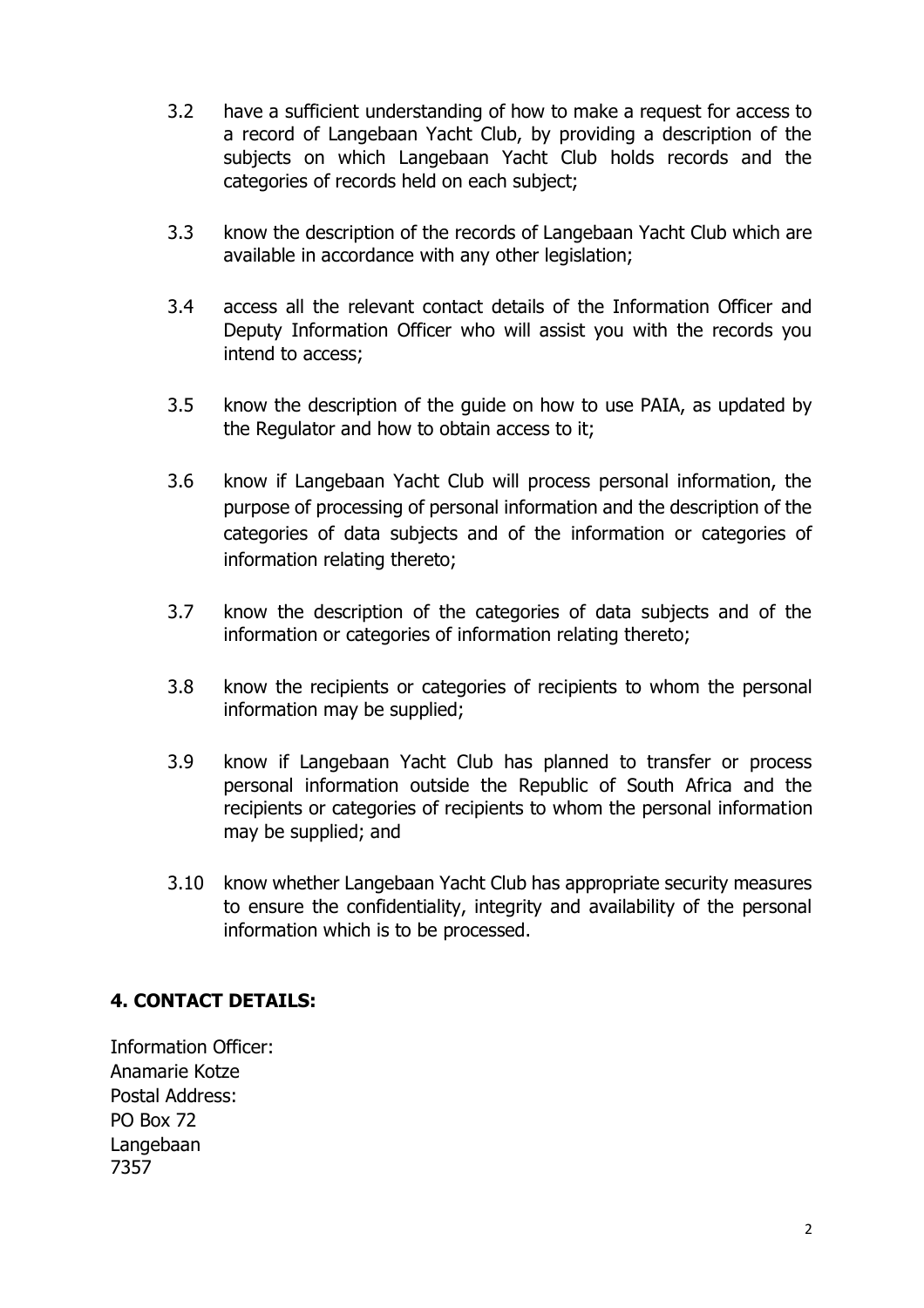Physical Address: Cnr Oostewal- and Sunbird Streets **Myburgpark** Langebaan 7357

Telephone No: 0227722466

E-mail: info@langebaanyc.co.za

Deputy Information Officer:

Susan Goldschmidt

#### **GENERAL INFORMATION:**

#### Name of **Private Body: Langebaan Yacht Club**

Registration No: N/A

Postal Address: PO Box 72 Langebaan 7357

Physical Address (or principal place of business): Cnr Oostewal- and Sunbird Streets Myburgpark Langebaan 7357

Telephone No: 0227722466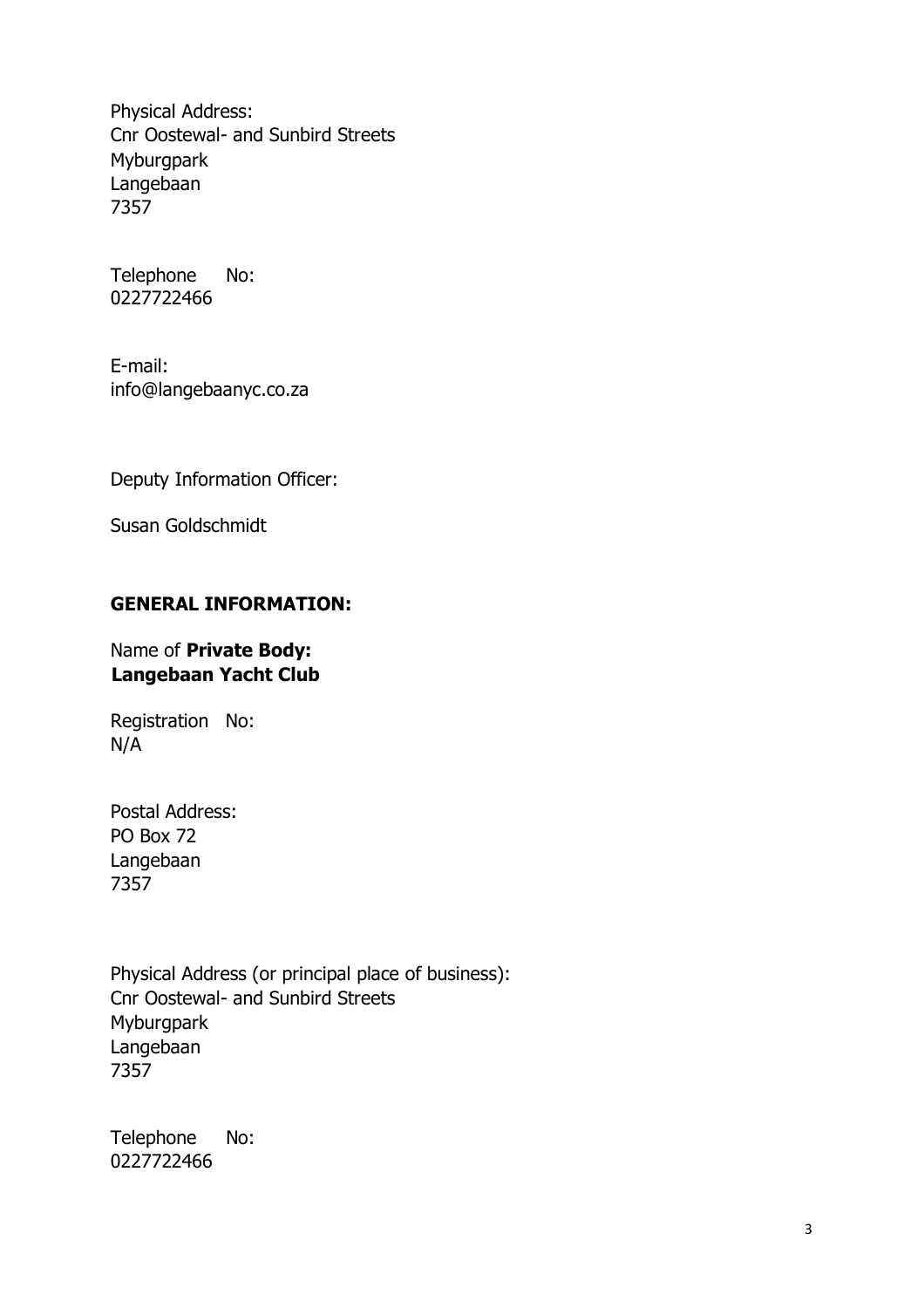E-mail: info@langebaanyc.co.za

Website: www.langebaanyc.co.za

# <span id="page-5-0"></span>**5. GUIDE ON HOW TO USE PAIA AND HOW TO OBTAIN ACCESS TO THE GUIDE**

- 5.1. The Regulator has, in terms of section 10(1) of PAIA, as amended, updated and made available the revised Guide on how to use PAIA ("Guide"), in an easily comprehensible form and manner, as may reasonably be required by a person who wishes to exercise any right contemplated in PAIA and POPIA.
- 5.2. The Guide is available in each of the official languages and in braille.
- 5.3. The aforesaid Guide contains the description of-
	- 5.3.1. the objects of PAIA and POPIA;
	- 5.3.2. the postal and street address, phone and fax number and, if available, electronic mail address of-
		- 5.3.2.1 the Information Officer of every public body, and
		- 5.3.2.2 every Deputy Information Officer of every public and private body designated in terms of section 17(1) of PAIA and section 56 of POPIA;
- 5.3.3 the manner and form of a request for-5.3.3.1 access to a record of a public body contemplated in section 11 of PAIA; and
	- 5.3.3.2 access to a record of a private body contemplated in section 50 of PAIA;
- 5.3.4 the assistance available from the IO of a public body in terms of PAIA and POPIA;
- 5.3.5 the assistance available from the Regulator in terms of PAIA and POPIA;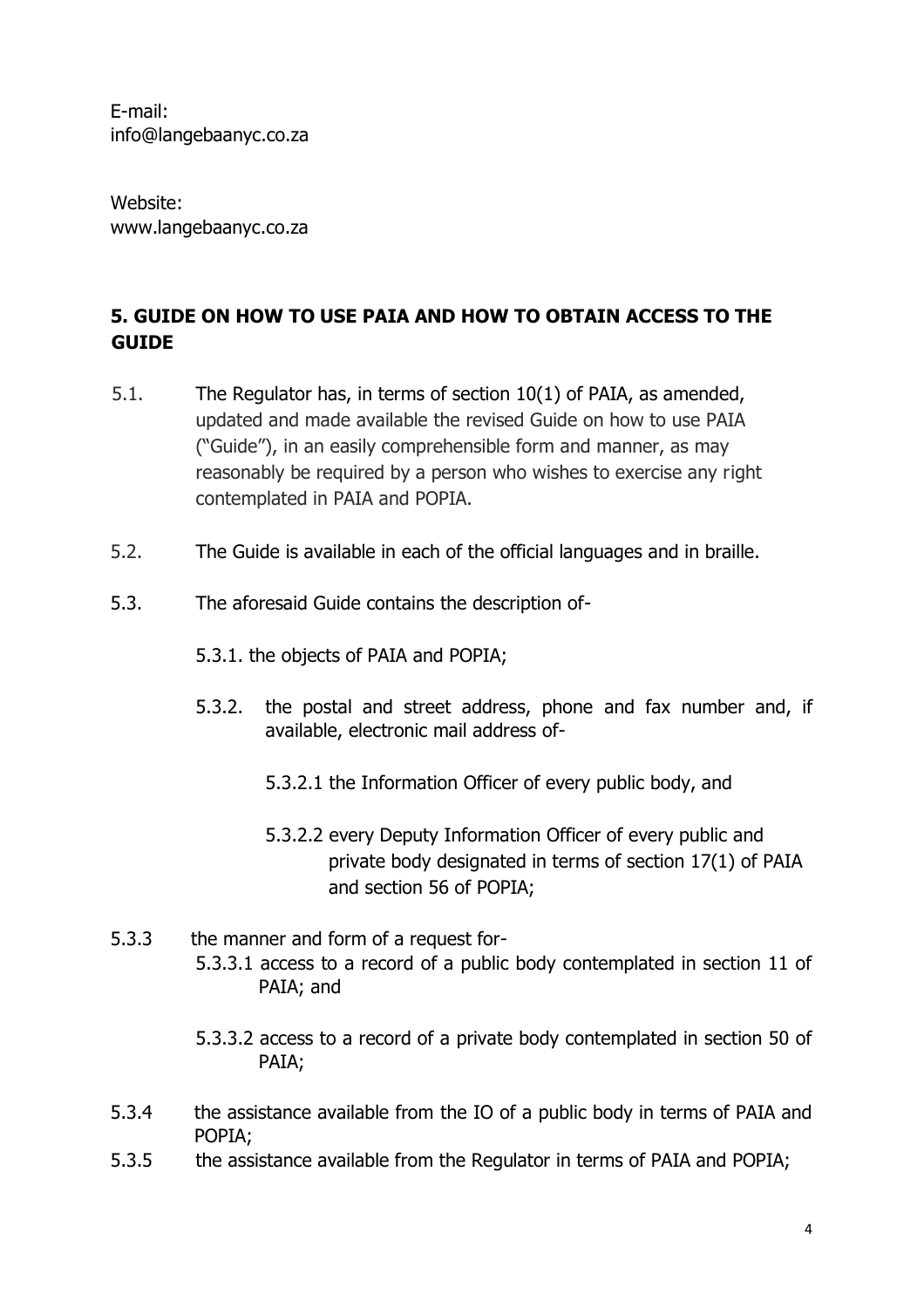5.3.6 all remedies in law available regarding an act or failure to act in respect of a right or duty conferred or imposed by PAIA and POPIA, including the manner of lodging-

5.3.6.1 an internal appeal;

- 5.3.6.2 a complaint to the Regulator; and
- 5.3.6.3 an application with a court against a decision by the information officer of a public body, a decision on internal appeal or a decision by the Regulator or a decision of the head of a private body;
- 5.3.7 the provisions of sections 14 and 51 of PAIA requiring a public body and private body, respectively, to compile a manual, and how to obtain access to a manual;
- 5.3.8 the provisions of sections 15 and 52 of PAIA providing for the voluntary disclosure of categories of records by a public body and private body, respectively;
- 5.3.9 the notices issued in terms of sections 22 and 54 of PAIA regarding fees to be paid in relation to requests for access; and
- 5.3.10 the regulations made in terms of section 92 of PAIA.
- 5.4 Members of the public can inspect or make copies of the Guide from the offices of the public and private bodies, including the office of the Regulator, during normal working hours.
- 5.5 The Guide can also be obtained-
- 5.5.1 upon request to the Information Officer;
- 5.5.2 from the website of the Regulator [\(https://www.justice.gov.za/inforeg/\)](https://www.justice.gov.za/inforeg/).
- 5.6 A copy of the Guide is also available in two official languages, for public inspection during normal office hours.

# <span id="page-6-0"></span>**6. RECORDS AUTOMATICALLY AVAILABLE TO THE PUBLIC**

A section 52(2) notice regarding the categories of records, which are available without a person having to request access in terms of the Act, has to date not been published.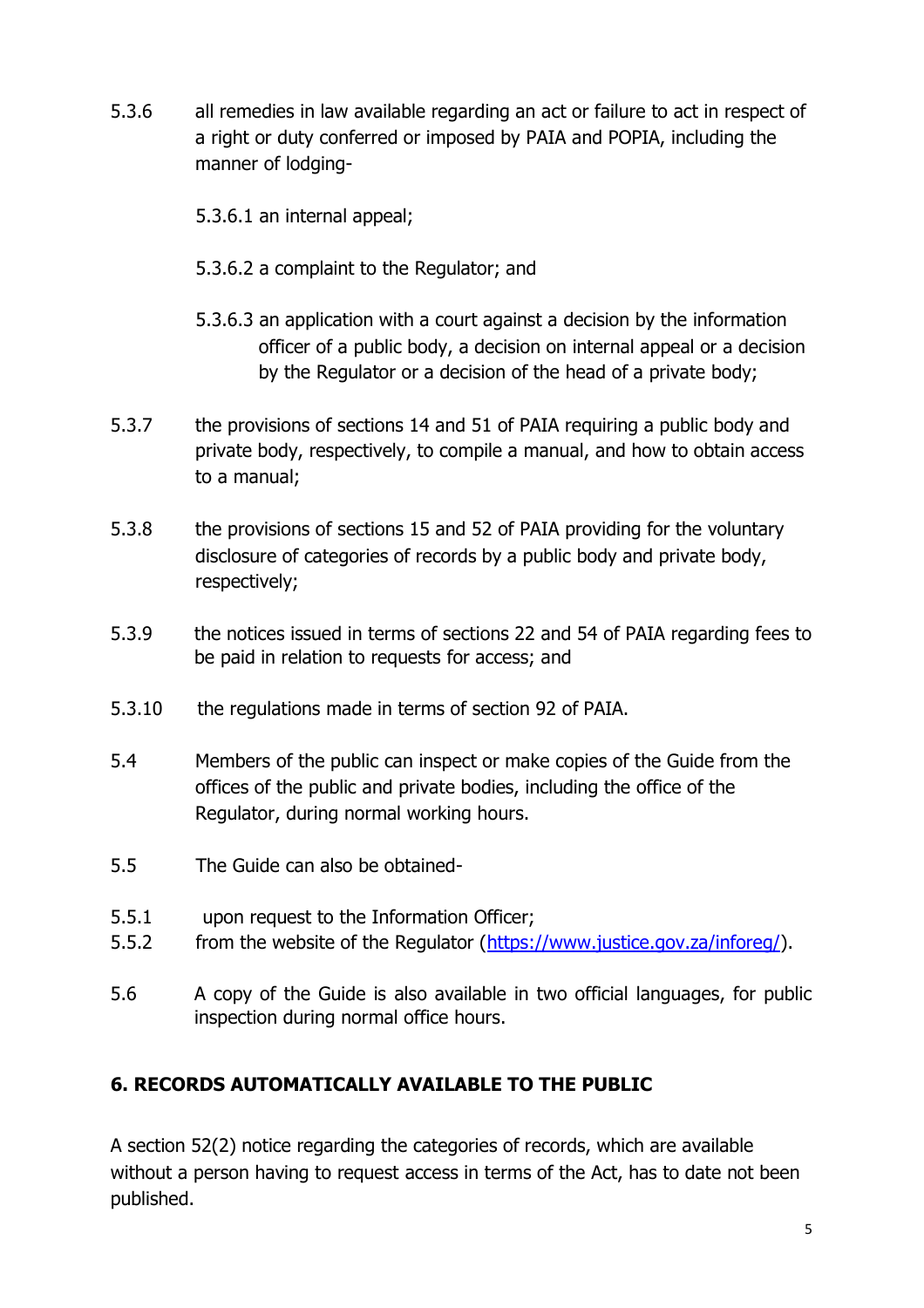# <span id="page-7-0"></span>**7. RECORDS OF THE PRIVATE BODY**

This clause serves as a reference to the records that the **Private Body** holds in order to facilitate a request in terms of **The Act.**

The information is classified and grouped according to records relating to the following subject and categories: It is recorded that the accessibility of the documents listed herein below, may be subject to the grounds of refusal set out hereinafter.

#### **General**

- VAT Records
- Tax Records
- PAYE Records
- UIF Records
- SDL Records
- Management Accounts and Audited Financial Statements
- Asset Inventors
- Asset Register

#### **Operating system**

- Invoice
- Weekly / monthly / quarterly / annual statement
- Debit note
- Credit note

#### **Operational Documents and Records**

- Promotional material
- Written policies regarding business plan / activities
- Written service specification
- Work instruction manuals
- Customer database
- Customer application forms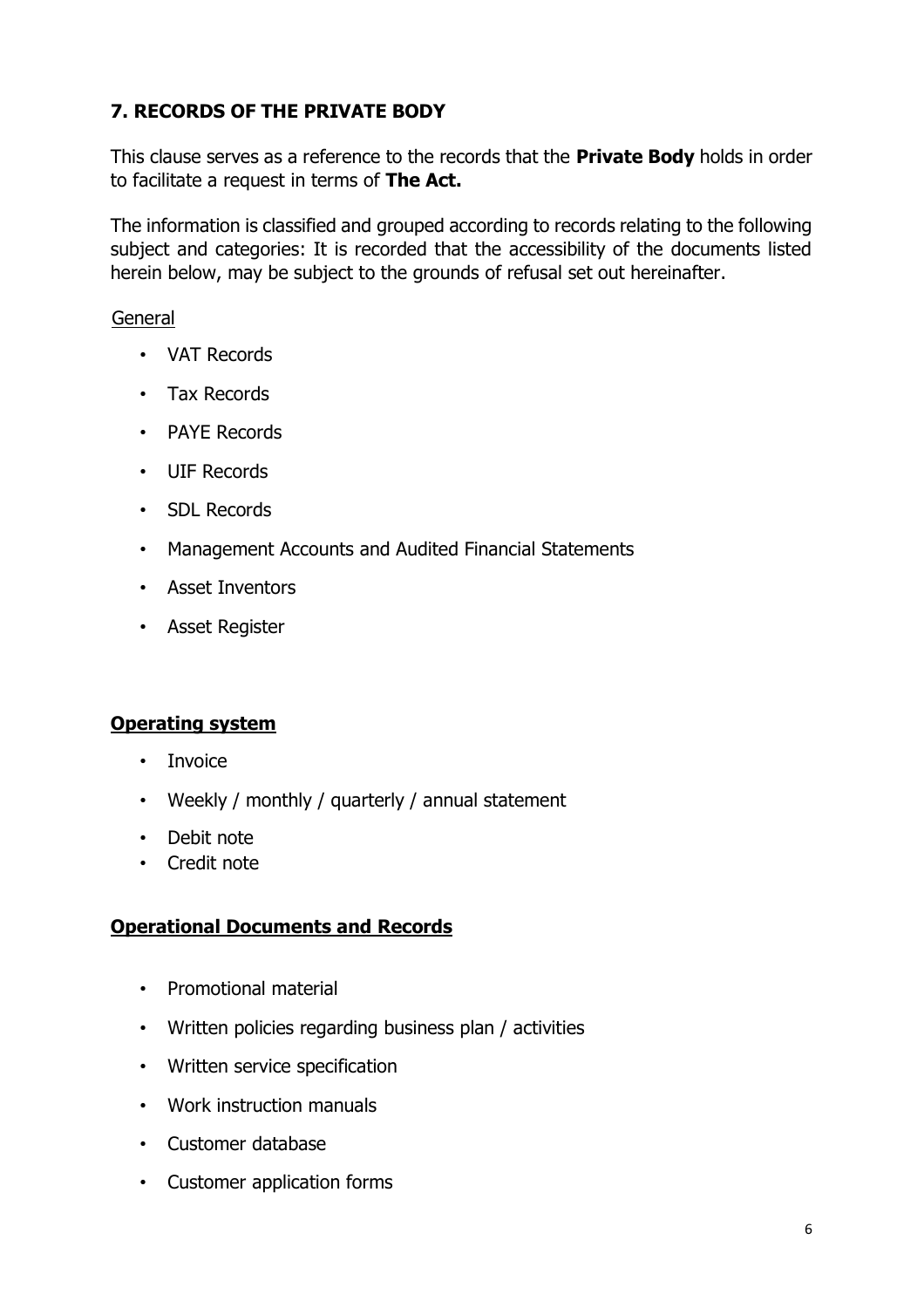- Payment in respect of goods / services based on C.O.D. / 30day and longer
- Sales records
- Company profile

# <span id="page-8-0"></span>**8. RECORDS REQUIRED IN TERMS OF LEGISLATION**

Records are kept in accordance with legislation applicable to Langebaan Yacht Club, which includes but is not limited to, the following  $-$ 

- Labour Relations Act, 66 of 1995
- Employment Equity Act, 55 of 1998
- Electronic Communications and Transactions Act 36 of 2005
- Basic Conditions of Employment Act, 75 of 1997
- Broad Based Economic Empowerment Act, 53 of 2003
- Compensation for Occupational Injuries and Diseases Act,130 of 1993
- Constitution of the Republic of South Africa, 108 of 1996
- Unemployment Insurance Act, 63 of 2001
- Consumer Protection Act, 68 of 2008
- Value Added Tax Act, 89 of 1991
- Skills Development Act, 9 of 1997
- Skills Development Levy Act, No. 9 of 1999
- Income Tax Act, 58 of 1962
- Financial Intelligence Centre Act, 38 of 2001
- Protection of Personal Information Act, 4 of 2013
- Intellectual Property Laws Amendment Act, 38 of 1997
- Trademarks Act, 194 of 1993

Reference to the above-mentioned legislation shall include subsequent amendments and secondary legislation to such legislation.

# <span id="page-8-1"></span>**9. PROCESSING OF PERSONAL INFORMATION**

# **9.1 Purpose of Processing Personal Information**

The Langebaan Yacht Club only process information for:

- Members Invoicing & payment purposes
- Supplier Orders, deliveries & Payments
- Newsletter & Club information emails, WhatsApp's, letters and telephone calls and Website
- Employee payments, Covid vaccination status, Leave, UIF, PAYE & Workman's compensation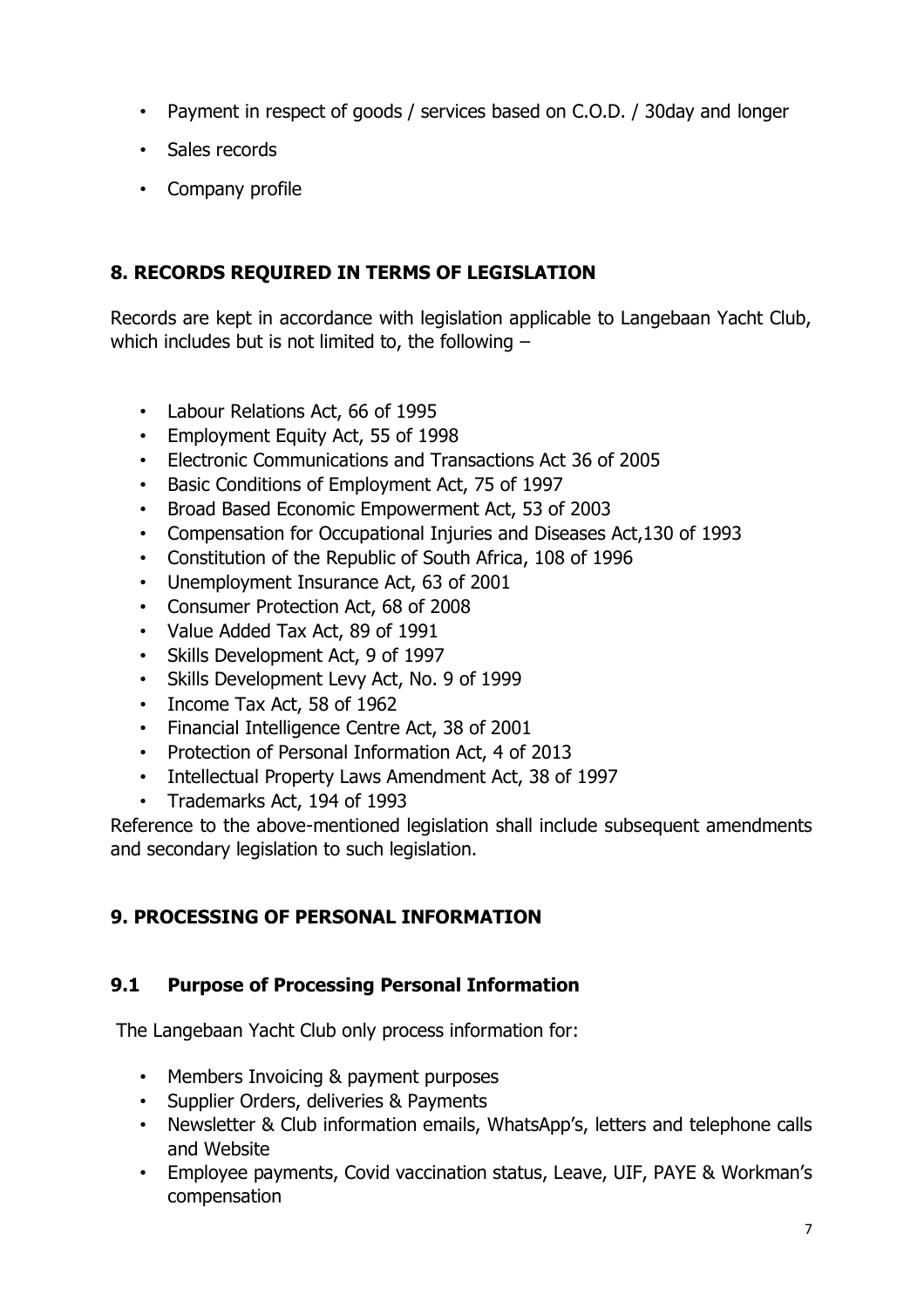In order to promote effective and efficient governance of the Langebaan Yacht Club, ensure that everyone is empowered & educated to understand their rights of the POPI Act in order to exercise their rights in relation to public & private bodies.

# **9.2 Description of the categories of Data Subjects and of the information or categories of information relating thereto**

| <b>Categories of</b><br><b>Data Subjects</b> | <b>Personal Information that may be</b><br>processed                                                                                                                     |
|----------------------------------------------|--------------------------------------------------------------------------------------------------------------------------------------------------------------------------|
| Customers<br><b>Clients</b>                  | Name, Address, Identity numbers, and Bank<br>details, Telephone numbers & Email contact<br>details, Marital Status                                                       |
| <b>Service Providers</b>                     | Names, Registration number, Vat numbers,<br>Address, and Bank details & Product lists                                                                                    |
| Employees                                    | Name, Address, Identity number, Contact<br>details, Qualifications, Gender, Banking<br>details, next of kin contact name & telephone<br>number, Covid vaccination status |

# **9.3 The recipients or categories of recipients to whom the personal information may be supplied**

| <b>Category of personal</b><br>information                                               |                                                                                                                                                      |
|------------------------------------------------------------------------------------------|------------------------------------------------------------------------------------------------------------------------------------------------------|
|                                                                                          | <b>Recipients or Categories of</b><br><b>Recipients to whom the personal</b><br>information may be supplied                                          |
| Members: Identity number<br>names, Addresses,<br>and<br>Banking Details, and<br>payments | Only Langebaan Yacht Club Office<br>personnel - Administration & Finance<br>& Management                                                             |
| Members: Telephone<br>Numbers & Email addresses                                          | Langebaan Yacht Club Office<br>personnel - Administration & Finance<br>& Management                                                                  |
| Identity<br>Employees:<br>numbers, Contact details,<br><b>Banking Details</b>            | Only Langebaan Yacht Club<br>Office<br>Personnel - Administration & Finance,<br>Management, SEESA,<br>PAYE,<br>UIF,<br><b>Workman's Compensation</b> |

No other personal information of Members, Employees or Suppliers may be given to anyone else.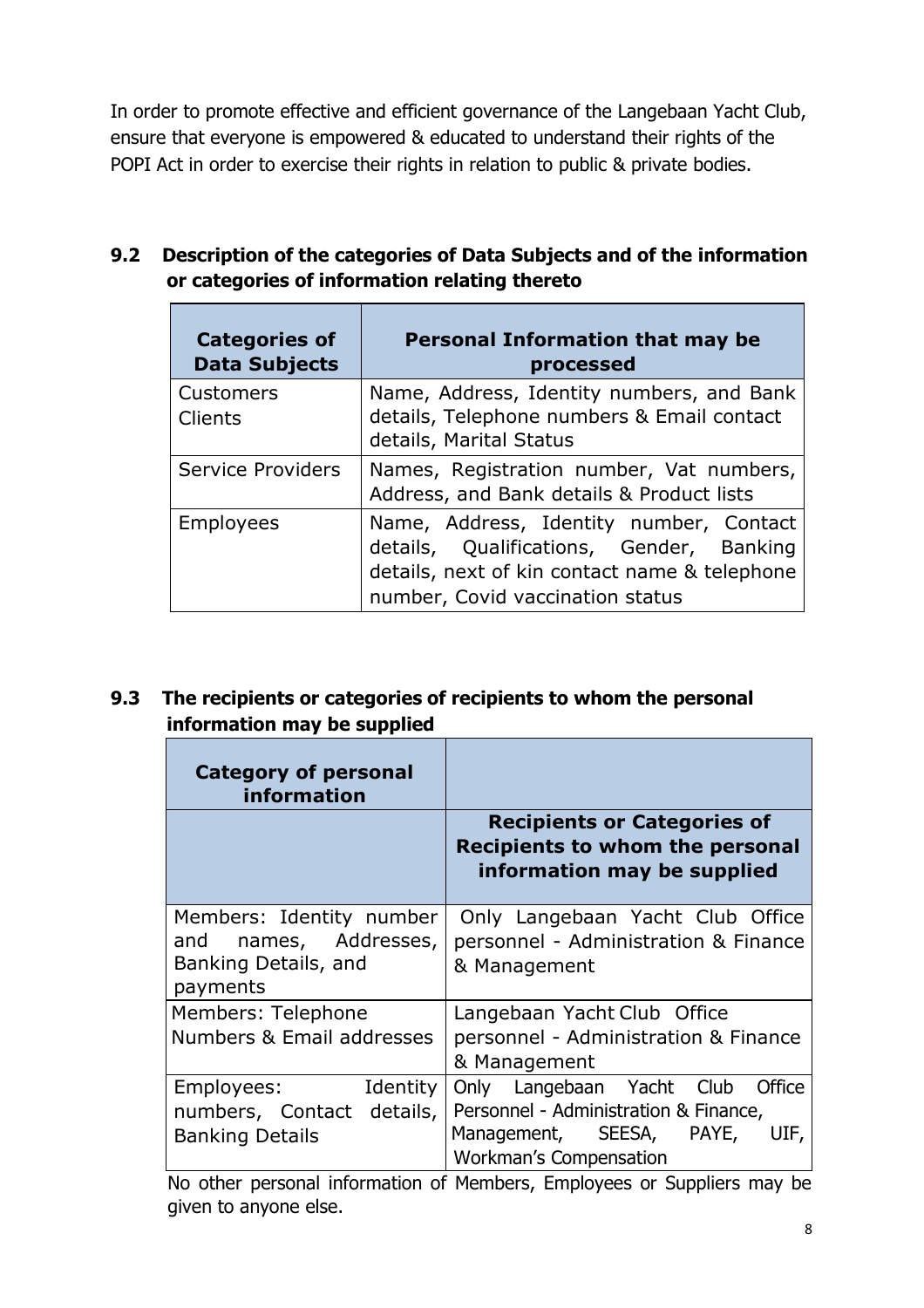# **9.4 Planned transborder flows of personal information**

We transfer information via Mail Chimp to the following countries:

• USA

The following categories of information is transferred outside the borders of South Africa:

• Clients email addresses

# **9.5 General description of Information Security Measures to be implemented by the responsible party to ensure the confidentiality, integrity and availability of the information**

Data encryption, Anti-Virus & Anti Malware Solutions - AVAST

# <span id="page-10-0"></span>**10. REQUEST PROCEDURE FOR OBTAINING INFORMATION**

### **Access to records held by the PRIVATE BODY**

Records held by the **Private Body** may be accessed by request only once the prerequisites for access have been met.

The requester must fulfil the prerequisites for access in terms of **The Act,** including the payment of a requested access fee.

The requester must comply with all the procedural requirements contained in **The Act**  relating to the request for access to a record.

The requester must complete the prescribed Form and submit same as well as payment of a request fee and a deposit, if applicable, to the Information Officer at the postal or physical address, fax number or electronic mail address as stated herein.

The prescribed form must be filled in with enough particulars to at least enable the Information Officer to identify –

- The record or records requested:
- The identity of the requester,
- Which form of access is required, if the request is granted;
- The postal address or fax number or email address of the requester.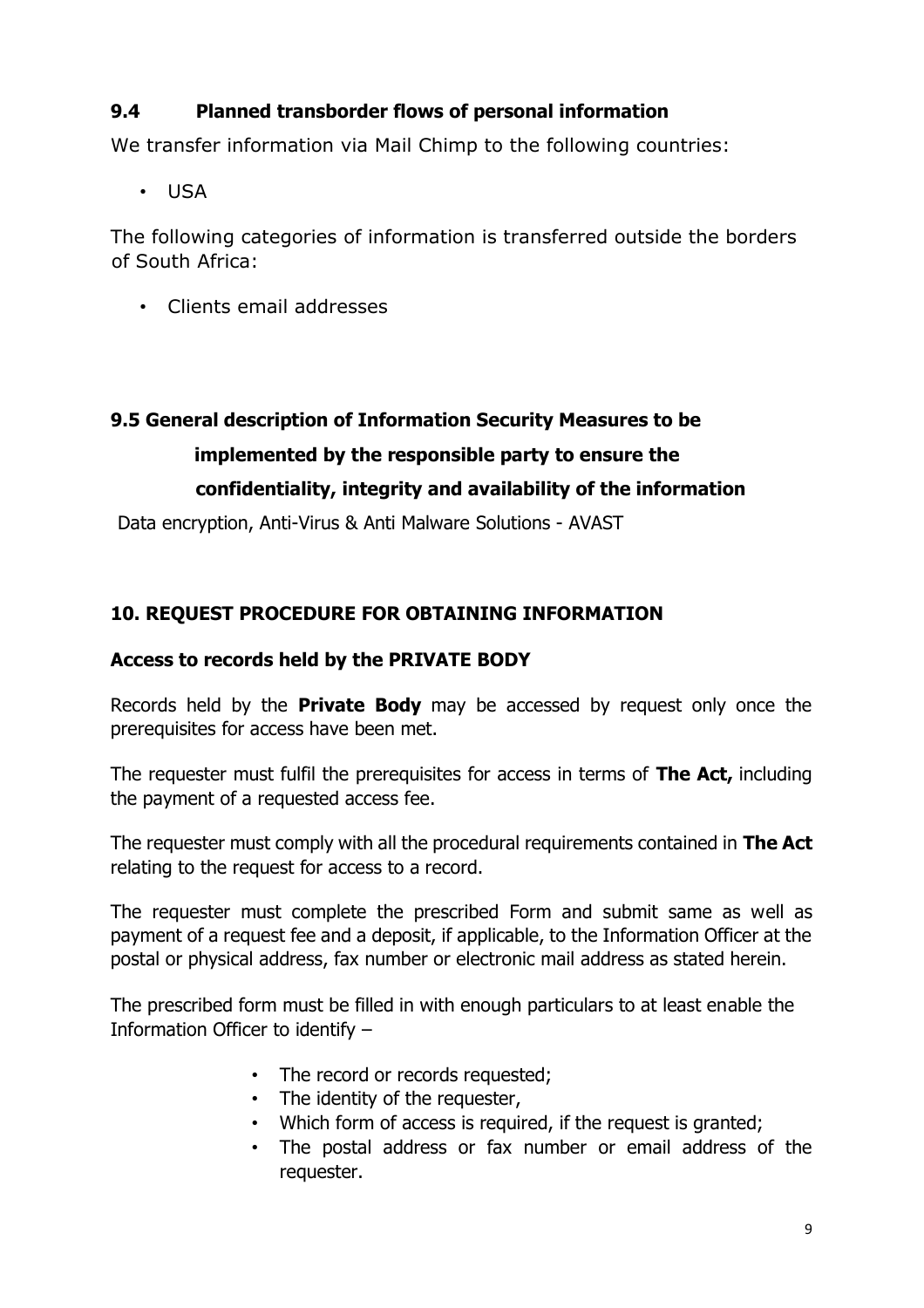The requester must state that he/she requires the information in order to exercise or protect a right, and clearly state what the nature of the right to be exercised or protected is. In addition, the requester must clearly specify why the record is necessary to exercise or protect such a right.

The **Private Body** will process the request within 30 days, unless the requester has stated a special reason that would satisfy the Information Officer that circumstances dictate that the above time periods are not complied with.

The requester shall be informed whether access has been granted or denied. If, in addition, the requester requires the reason for the decision in any other manner, he / she must state the manner and the particulars so required.

If a request is made on behalf of another person, then the requester must submit proof of the capacity in which the requesters making the request, to the reasonable satisfaction of the Information Officer.

If an individual is unable to complete the prescribed form because of illiteracy or disability, such a person may make the request orally.

The requester must pay the prescribed fee before any further processing can take place.

# <span id="page-11-0"></span>**11. FEES**

When the Information Officer receives the request, such Officer shall by notice require the requester to pay the prescribed request fee (if any), before any further processing of the request.

If the search for the record has been made in the preparation of the record for disclosure, including arrangements to make it available in the requested form, and it requires more than the hours prescribed in the regulation for this purpose, the Information Officer shall notify the requester to pay as a deposit the prescribed portion of the access fee which would be payable if the request is granted.

The Information Officer shall withhold a record until the requester has paid the Fees as indicated.

A requester, whose request for access to a record has been granted, must pay an access fee for reproduction and for search and preparation, and for any time reasonably required in excess of the prescribed hours to search for and prepare the record for disclosure, including making arrangements to make it available in the requested form.

If a deposit has been paid in respect of a request for access, which is refused, then the Information Officer concerned must repay the deposit to the requester.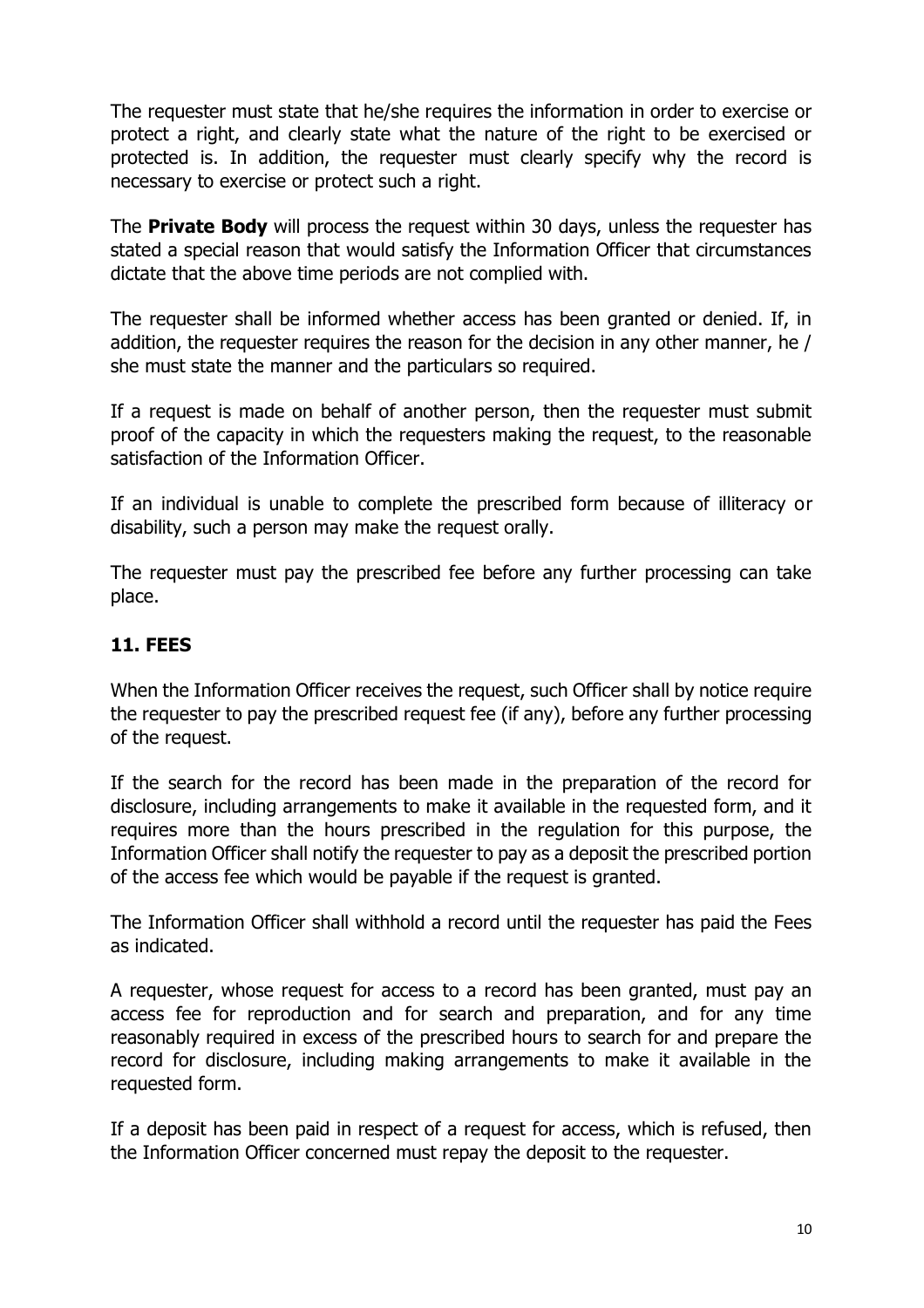# <span id="page-12-0"></span>**12. GROUNDS FOR REFUSAL OF ACCESS TO INFORMATION**

The main grounds for the **Private Body** to refuse a request for information relates to the:

Mandatory protection of the privacy of a third party that is a natural person that would involve the unreasonable disclosure of personal information of that natural person;

Mandatory protection of the commercial information of a third party, if the record contains:

- Trade secrets of that third party;
- Financial, commercial, scientific or technical information, disclosure of which could likely cause harm to the financial or commercial interests of that third party;
- Information disclosed in confidence by a third party to the Private Body, if the disclosure could put that third party at a disadvantage in negotiations or commercial competition

Mandatory protection of confidential information of third parties if it is protected in terms of any agreement;

Mandatory protection of confidential information of the protection of property;

Mandatory protection of records that would be regarded as privileged in legal proceedings;

The commercial activities of the **Private Body,** which may include:

- Trade secrets of the **Private Body;**
- Financial, commercial, scientific or technical information, disclosure which could likely cause harm to the financial or commercial interest of the **Private Body;**
- Information which, if disclosed could put the **Private Body** at a disadvantage in negotiations or commercial competition;
- A computer program, owned by the **Private Body,** and protected by copyright.

The research information of the **Private Body** or a third party, if its disclosure would reveal the identity or the **Private Body,** the researcher or the subject matter of the research and would place the research at a serious disadvantage;

Requests for information that are clearly frivolous or vexatious, or which would involve an unreasonable diversion of resources shall be refused.